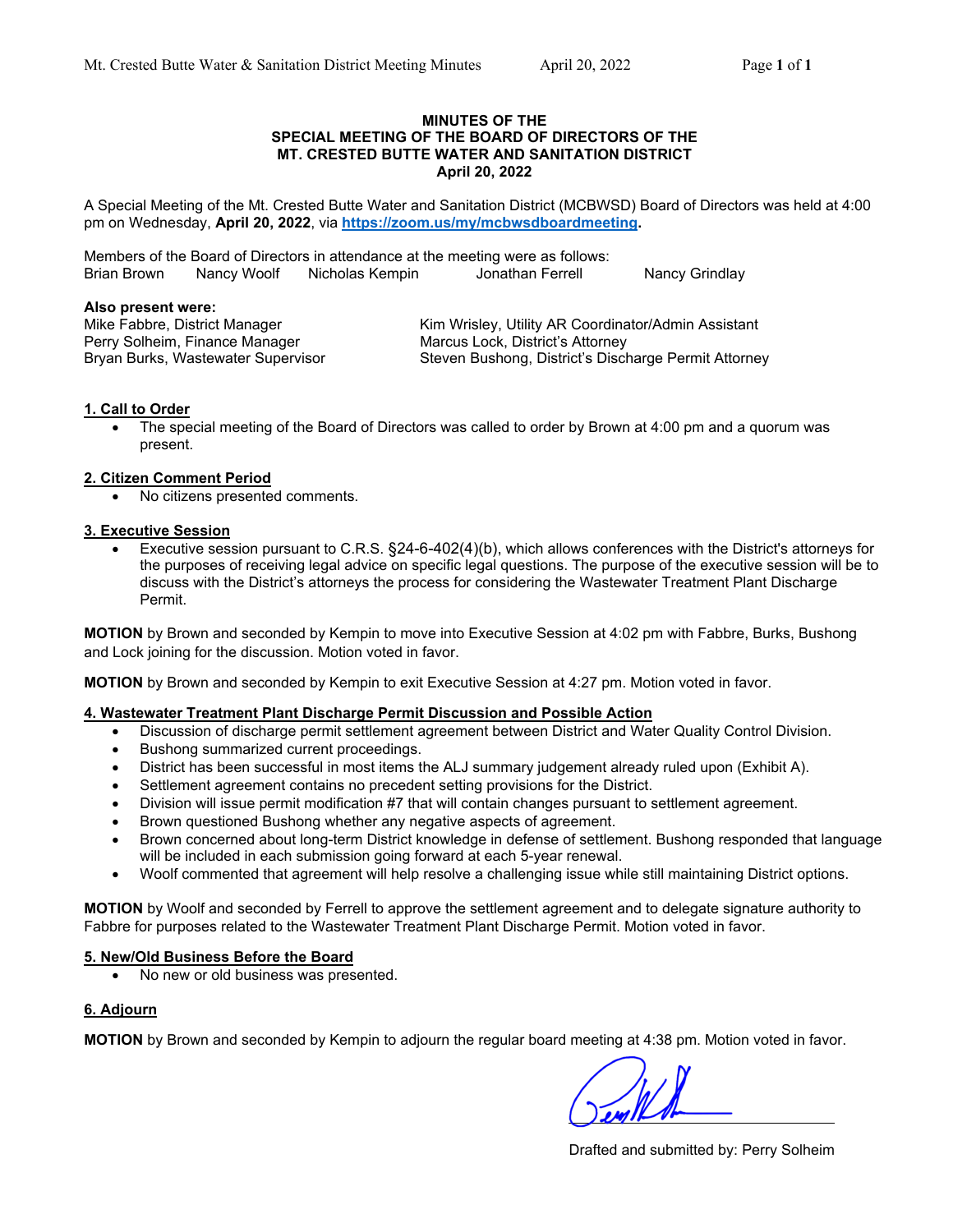# *EXHIBIT A*

| <b>STATE OF COLORADO</b><br><b>Office of Administrative Courts</b><br>1525 Sherman Street, 4th Floor, Denver, Colorado 80203                           |                                        |
|--------------------------------------------------------------------------------------------------------------------------------------------------------|----------------------------------------|
| MOUNT CRESTED BUTTE WATER<br><b>AND</b><br><b>SANITATION DISTRICT,</b><br>Petitioner,                                                                  | $\triangle$ COURT USE ONLY $\triangle$ |
| VS.                                                                                                                                                    | <b>CASE NUMBER:</b>                    |
| COLORADO DEPARTMENT OF PUBLIC HEALTH<br>AND ENVIRONMENT, WATER QUALITY CONTROL<br>DIVISION,<br>Respondent.                                             | WQ 2020-0003                           |
| And                                                                                                                                                    |                                        |
| SADDLE RIDGE RANCH ESTATES WATER<br><b>COMPANY</b><br>Intervener,                                                                                      |                                        |
| ORDER GRANTING IN PART CRESTED BUTTE'S MOTION FOR PARTIAL<br>SUMMARY JUDGMENT AND DENYING THE DIVISION'S MOTION FOR PARTIAL<br><b>SUMMARY JUDGMENT</b> |                                        |

# *Background and Summary*

The Petitioner ("Crested Butte") has a permit to discharge effluent, or liquid waste. Such permits are periodically renewed. The Respondent ("Division") renewed the permit December 31, 2019, but imposed new effluent limits. Crested Butte appealed and the matter was referred to the ALJ.

On June 8, 2021, Crested Butte moved for partial summary judgment, or in the alternative, determination of a question of law ("Crested Butte motion"). The Division responded October 29, 2021 ("Division response"). On June 9, 2021, the Division moved for partial summary judgment ("Division motion"), and Crested Butte responded October 29, 2021 ("Crested Butte response"). On November 12, 2021, Crested Butte filed a reply ("Crested Butte reply"). Also on November 12, 2021, the Division submitted a reply ("Division reply").

The ALJ grants Crested Butte's motion for partial summary judgment as to the issue of the application of Regulation 31.8 (3), 5 CCR 1002-31.<sup>1</sup> "Antidegradation review"

<sup>1</sup> Going forward, those Commission Regulations that are part of 5 CCR 1002-31 will be cited by Regulation number only.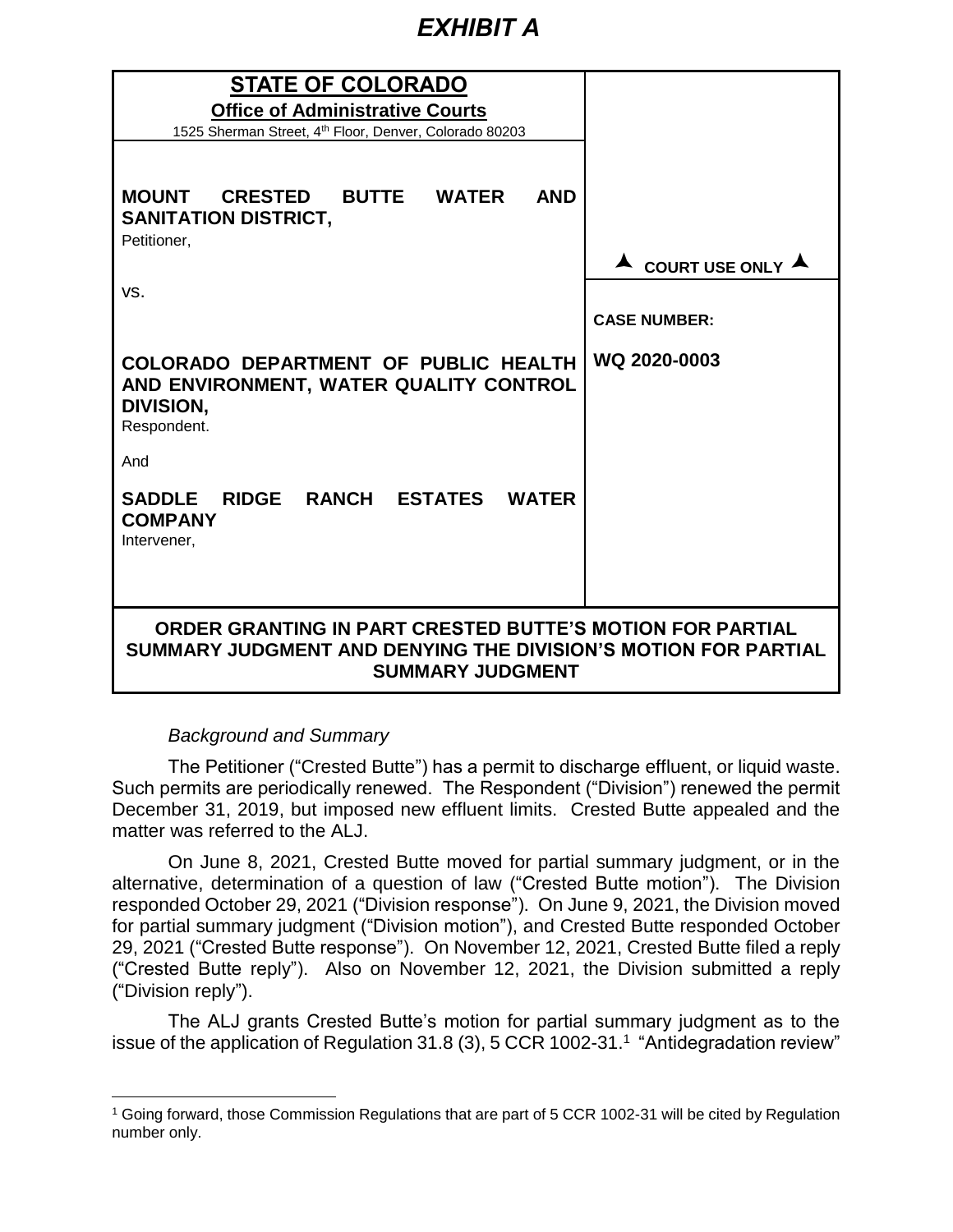is not applicable to the 2019 permit renewal in that there are no new or increased water quality impacts presented with the renewal. The ALJ denies the Division's motion.

## *Summary Judgment*

Summary judgment is appropriate when the pleadings and supporting documentation show that no genuine issue of material fact exists and the moving party is entitled to judgment as a matter of law. C.R.C.P. 56(c); *W. Elk Ranch, L.L.C. v. United States*, 65 P.3d 479, 481 (Colo. 2002). The Colorado Rules of Civil Procedure, the rules of procedure in the district courts, apply "to the extent practicable" to administrative hearings. Section 24-4-105(4), C.R.S.

## *Background*

Crested Butte is a special district to supply water and wastewater services to the City of Mount Crested Butte in Gunnison County. It operates a wastewater treatment plant and has a permit to discharge wastewater into Woods Creek. Washington Gulch and the Slate River are downstream from Woods Creek. Crested Butte's permit was renewed in 2011 and 2013 with no apparent disputes germane to this case. It sought to renew the permit again in 2019. The Division believes that it incorrectly renewed the permit in 2011 and 2013. It therefore put more stringent limits on the 2019 permit in order to correct this perceived error. Crested Butte objects that these limits are unjustified and prohibitively costly. The main dispute concerns the Division's authority to perform "antidegradation review" in relation to the 2019 renewal.

Regulation 31.8 (3)(a) provides in pertinent part:

(3) Antidegradation Review Process

(a) Applicability

These antidegradation review procedures shall apply to the review of regulated activities with *new or increased water quality impacts* that may degrade the quality of state surface waters .... [Italics added.]

Regulation 31.37 IV. D. also contains the following language:

The Commission directs the Division to work with the regulated community … to develop a new antidegradation guidance document.

That guidance document is the "AD Guidance" attached to Crested Butte's motion as exhibit A. The "AD Guidance" has not been published as a rule and so is unenforceable as such. Section 24-4-103(10), C.R.S.; *Weaver v. Colo. Dep't of Soc. Servs*., 791 P.2d 1230 (Colo. App. 1990). Also, no policy or guidance concerning the Commission in article 8 of title 20 of the C.R.S. shall have the force of a rule, unless promulgated as a rule. Section 25-6.5-102(2), C.R.S.

Crested Butte's motion asks the ALJ to rule that the AD Guidance is not entitled to deference. The ALJ agrees. Unpublished guidelines such as AD Guidance lack the force of law and are entitled to respect only to the extent they are persuasive. *Brunson v. Colo.*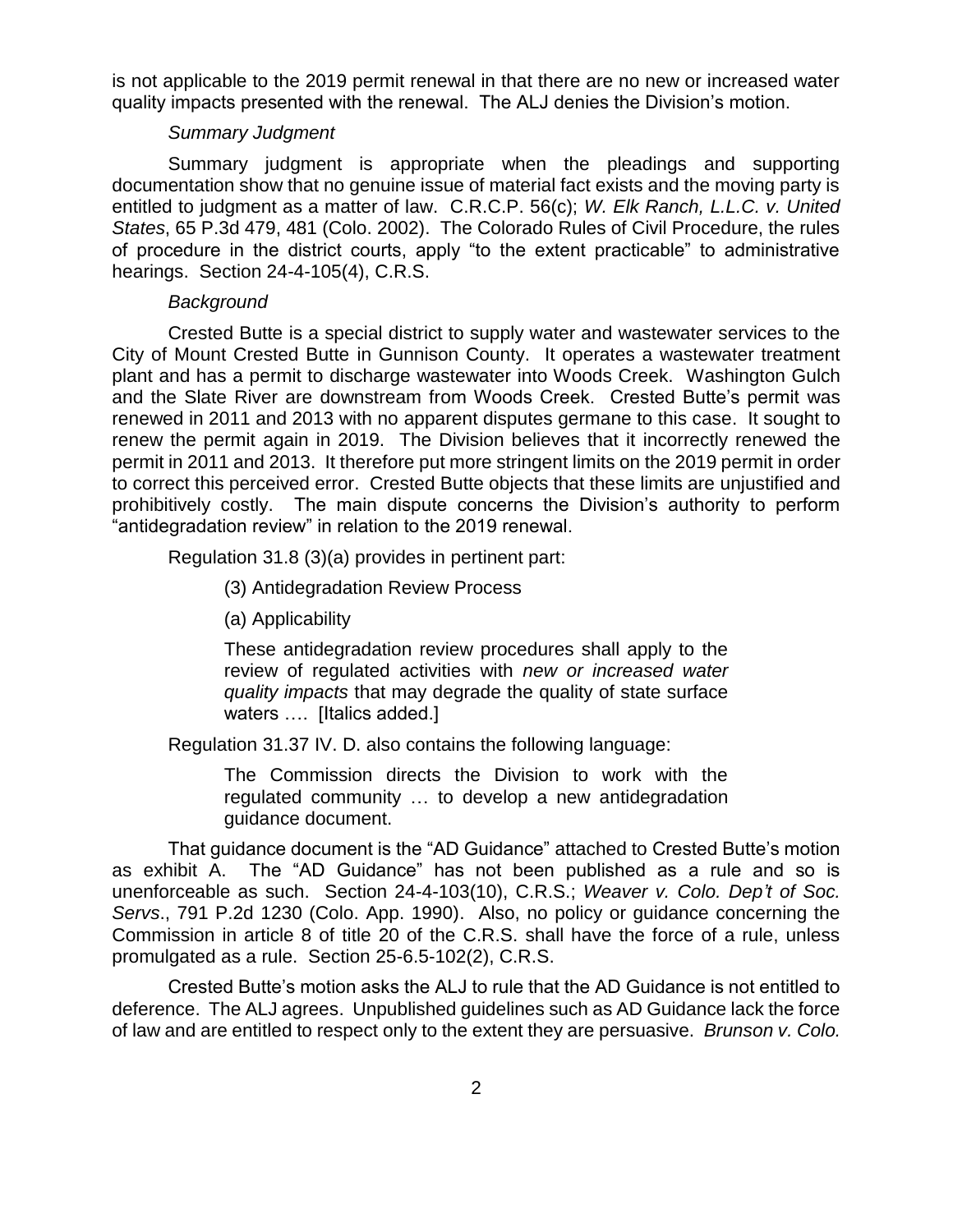*Cab Co., LLC*, 433 P.3d 93, 96, (Colo. App. 2018). The ALJ notes also that Crested Butte's discussion of Section 24-4-106, C.R.S., deference to agency interpretation, and the arbitrary and capricious standard, are inapplicable to an evidentiary hearing before an ALJ. In such hearings, the ALJ is deciding in the first instance what the agency action is. This proceeding before the ALJ is not "judicial review" as described in Section 25-8- 404, C.R.S.

## *Crested Butte's Motion for Partial Summary Judgment*

Crested Butte's motion seeks four things: first, a determination that the Division was wrong to apply antidegradation review to the 2019 permit because there were no "new or increased water quality impacts." Second, that the Division improperly changed its interpretation of the AD Guidance. Third, that the Division did not comply with Regulation 31.8 in that it applied the Regulation to waterways beyond that "impacted by the discharge." And fourth, a statement that the Division has the burden of proof. The Division agrees that it has this burden. The ALJ grants summary judgment as to the first issue only.

## Issue 1, new or increased water quality impacts

The parties agree that in relation to the latest permit renewal, Crested Butte does not have any "new activities or facilities," and is not seeking an expansion of them. Crested Butte motion at 7, undisputed fact 2, and Division response, p. 6, undisputed fact 2. According to the Division, it can still apply antidegradation review in the absence of "new activities or facilities." Division response p. 6, paragraph 3. The Division relies on two declarations from Christine Wehner, Environment Protection Specialist, at the Division. Exhibits 1 and 2 to the Division's response. The second declaration provides at paragraph 19 that that "new or increased water quality impacts" means "new or increased impacts on water quality as compared to the reviewable date of the stream segment at issue." She goes on to say that the "reviewable date" for Washington Gulch and the Slate River are in 2000 and that of Woods Creek is 2007. Ms. Wehner's statements are not clear and are not supported by citations to the Regulation or to other controlling authority. She does not clearly identify any new or increased impacts from a time before those dates.

The same rules of construction that apply to statutes also apply to agency rules. *Regular Route Common Carrier Conference v. Public Utilities Commission*, 761 P.2d 737, 745 (Colo. 1988). Words and phrases are construed according to common usage. Section 2-4-101, C.R.S. Regulation 31.8 is not ambiguous and clearly applies to "new or increased water quality impacts." The status quo is that of the 2011 and 2013 renewals. It is a strained reading to say that "new or increased" is that from a time before 2000 and 2007.

Again, the AD Guidance is not a rule, and it is not enforceable except as it is persuasive. It is a statement by the Division as to its understanding of the application of Regulation 31.8. Still, the AD Guidance runs counter to the Division's current position. It provides at page 2:

> It is important to note that an antidegradation review applies only to activities with new or increased water quality impacts.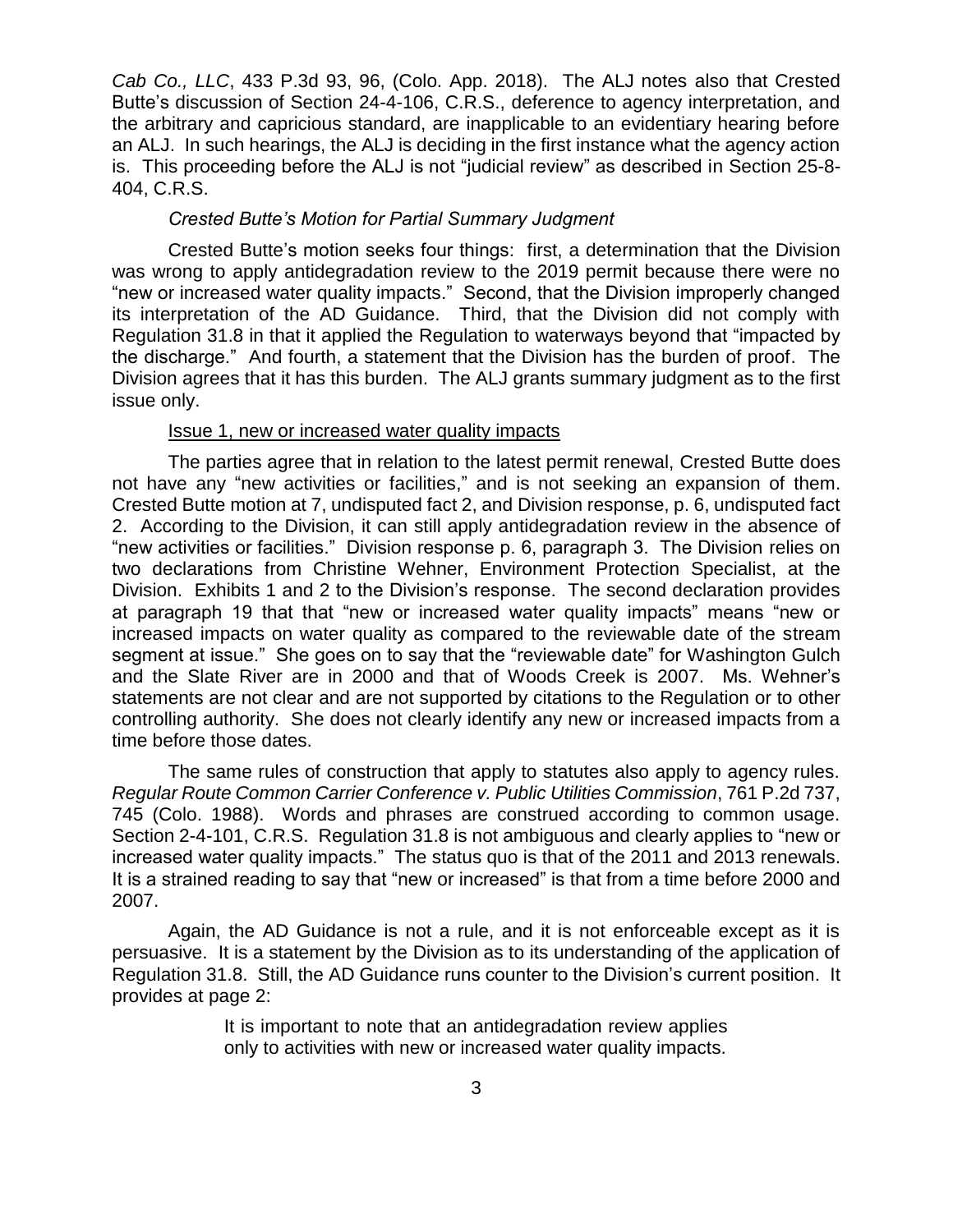An antidegradation review and associated significance determination, is necessary only for regulated activities that will have a new or increased water quality impact. This includes new activities or facilities; expansion of existing activities or facilities resulting in an increased load over the current authorized load; or *at the time of renewal*, any increase in the authorized discharge levels (effluent limits) in a permit over the current authorized discharge levels. [Italics added.]

Per Crested Butte, it is not seeking any increase in "load or limit" from that of its previous permit. Third affidavit of Caroline Byus, attached to Crested Butte's reply. The AD Guidance also provides at p. 6:

> This policy essentially grandfathers existing plants with their existing discharges as of September 30, 2000, so long as the waste load allocations are protective of water quality standards and uses.<sup>2</sup>

The ALJ grants partial summary judgment to Crested Butte as to this first issue: antidegradation review per Regulation at 31.8 (3) cannot be applied to the 2019 renewal in that there are no new or increased water quality impacts.

# Issue 2, Division interpretation of AD Guidance

…

It is not clear to the ALJ whether the determination as to issue 1 resolves this issue 2. In issue 2, Crested Butte objects that it was allowed certain "non-impact limits" or "NIL's" in the 2011 and 2013 permit renewals. Per Crested Butte, these were based on nine or ten samples over five years, apparently from 2005 to 2009. Crested Butte objects that the Division is now focusing on two, two-year periods for the two waterways at issue. Those dates are 2005-2006 for Woods Creek non-impact limits, and 2004-2005 for Washington Gulch and Slate River non-impact limits. As can be seen, these periods are not as recent as those advocated for by Crested Butte.

Crested Butte also objects that the Division has now imposed a non-impact limit for silver based on two years of testing that produced results below the detection limit for the test. It then imposed, according to Crested Butte, a non-impact limit also below the detection limit. The ALJ agrees that the very nature of a "non-detect" limit means that a measurement below that limit has no validity.

Crested Butte asserts that the Division did all this as part of an improper interpretation of the AD Guidance document, an interpretation inconsistent with its former practice in 2011 and 2013. But the ALJ has already agreed with Crested Butte that the AD Guidance document is not enforceable as a rule. As stated, this issue may have been resolved with the ALJ's decision as to issue 1. If it has not been, this issue 2 is not clear enough for summary judgment. Certainly, the ALJ will say that more samples are better

 $\overline{a}$ 

<sup>&</sup>lt;sup>2</sup> The AD Guidance was updated once on April 23, 2002. This entry was not modified.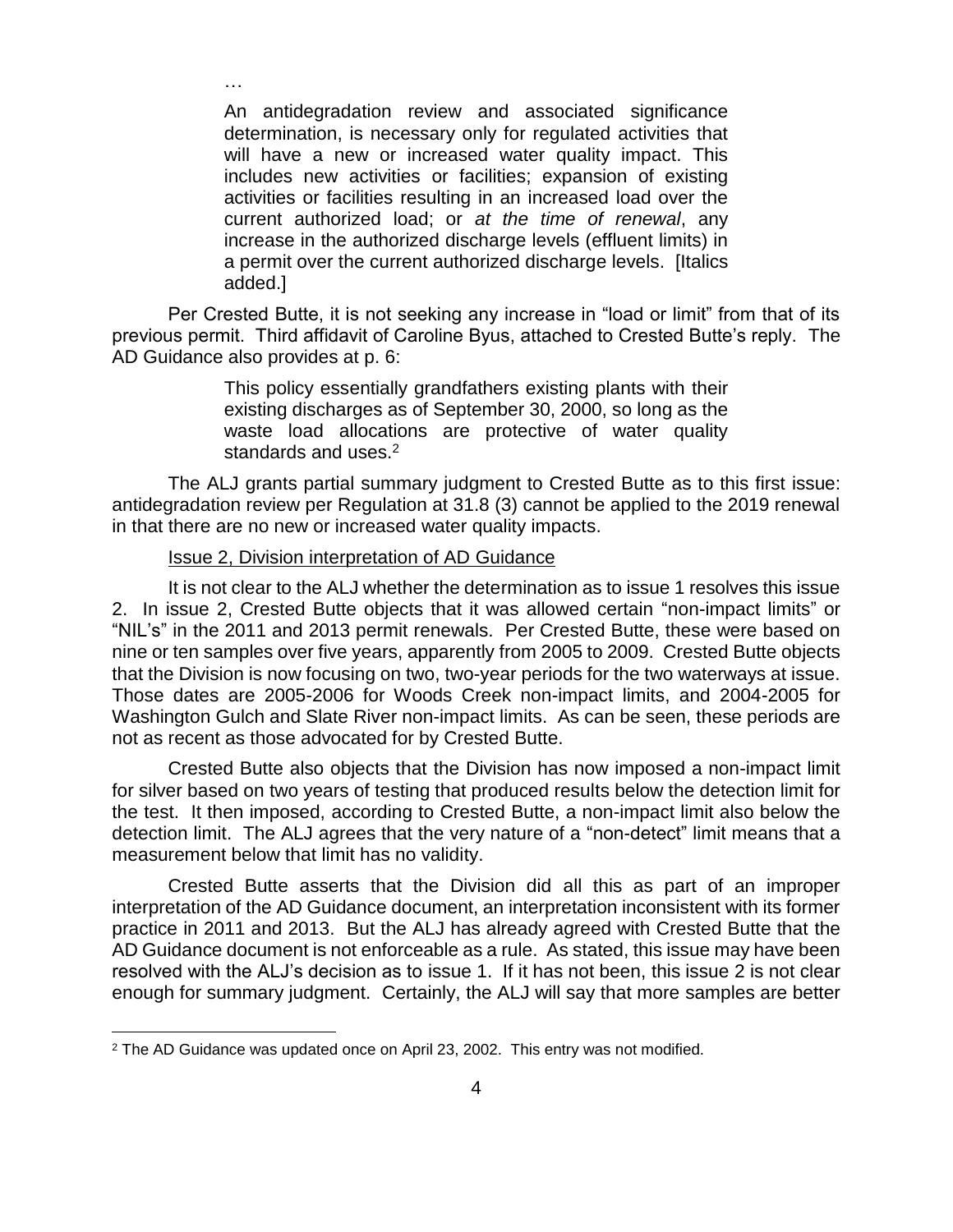than fewer, and that more recent data is more reflective of current conditions than is older data. Nothing in the AD Guidance changes these facts or mandates that these facts be disregarded.

# Issue 3

This issue concerns the language "that portion of the segment impacted by the discharge" in Regulation 31.8(3):

(c) Significance Determination

The initial step in an antidegradation review shall be a determination whether the regulated activity in question is likely to result in significant degradation of reviewable waters .... The regulated activity shall be considered not to result in significant degradation … if:

…

(ii) For all pollutants:

…

(B) The *new activity or increased discharge* from the source under review will consume, after mixing, less than 15 percent of the baseline available increment .... The baseline available increment is the increment between low-flow pollutant concentrations and the relevant standards for critical constituents *for that portion of the segment impacted by the discharge*. … [T]he baseline low flow pollutant concentration shall represent the water quality as of September 30, 2000 … and shall be determined at the time of the first proposed *new or increased water quality impacts* to the reviewable waters after that date. [Italics added.]

The ALJ agrees with Crested Butte that this language is inapplicable to the 2019 renewal. Again, there is no "new activity or increased discharge."

Regulation 31.8(3)(c) also provides:

For the purposes of this subsection, the phrase "portion of the segment impacted by the discharge" means the portion of the stream from the discharge point to the first major tributary inflow, or as determined by the Division based on site-specific information at the time of the analysis.

Crested Butte also objects to application of this rule to waterways other than Woods Creek, specifically to Washington Gulch and the Slate River. These latter two waterways are below the "first major tributary inflow." Crested Butte asserts that Washington Gulch and the Slate River are therefore not "impacted by the discharge," as described in Regulation 31.8(3)(c)(ii)(B).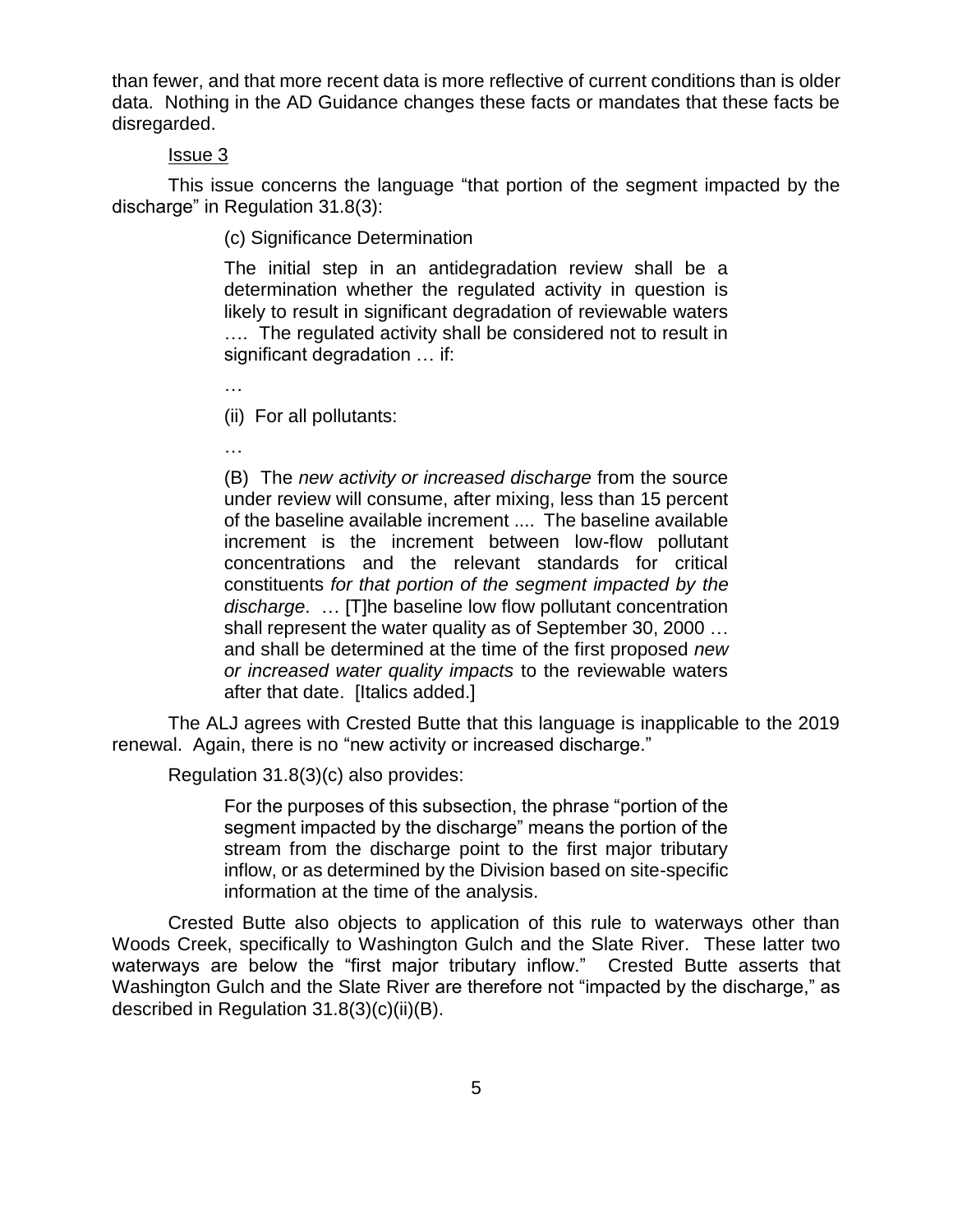The ALJ is not clear whether this issue matters since, as decided in issue 1, antidegradation review is inapplicable to water quality impacts that are other than "new or increased." Still, the "or as determined by the Division" language gives the Division some "site-specific" authority to go beyond the "first major tributary inflow." The existence of such "site-specific information" is a disputed fact. To the extent this issue has not been resolved by the ALJ's determination as to issue 1, summary judgment is denied.

## Issue 4, Burden of proof

The Division agrees with Crested Butte that it has the burden of proof in this case. The Division appears to concede that it has the burden per Regulation 61.7(d)(ii), 5 CCR 1002-61:

> (d) The person requesting the adjudicatory hearing shall have the burden of proof in all hearings … except that the Division shall have the burden of proof under the following circumstances:

…

(ii) Where the Division denies renewal of a permit or changes the terms of a renewed permit and that denial or change is not based either upon significant changes in the facts relevant to water quality considerations or upon changes in the applicable statutes or regulations.

# *The Division's Motion for Partial Summary Judgment*

This motion has five issues which the ALJ will label A-E.

## Issue A, the two-year data set

This is the other side of the coin from Crested Butte's issue 2. The Division relies on certain references to the two-year period in the AD Guidance document. As described, that document has not been published as a rule and cannot be enforced against Crested Butte. Summary judgment in favor of the Division on this issue is denied.

# Issue B, calculation of non-impact limits

Again, the Division argues that only a two-year period of data should be considered, not the five-year period used for the 2013 renewal. Again, it relies on portions of the AD Guidance. Summary judgment on this issue is also denied.

# Issue C, Washington Gulch and the Slate River

This is the other side of Crested Butte's issue 3, "portion of the segment impacted." The Division asserts that Regulation 31.8(c) gives it "site-specific" authority to go beyond the "first major tributary inflow" and regulate the waters in Washington Gulch and the Slate River. This assumes, of course, that it can perform such review absent "new or increased water quality impacts." Assuming for the sake of argument that the Division has authority over these two downstream waterways, there is still the factual dispute of "site-specific information at the time of the analysis." Also, Regulation 31.8(c)(ii)(B) applies when: "new activity or increased discharge from the source under review will consume, after mixing,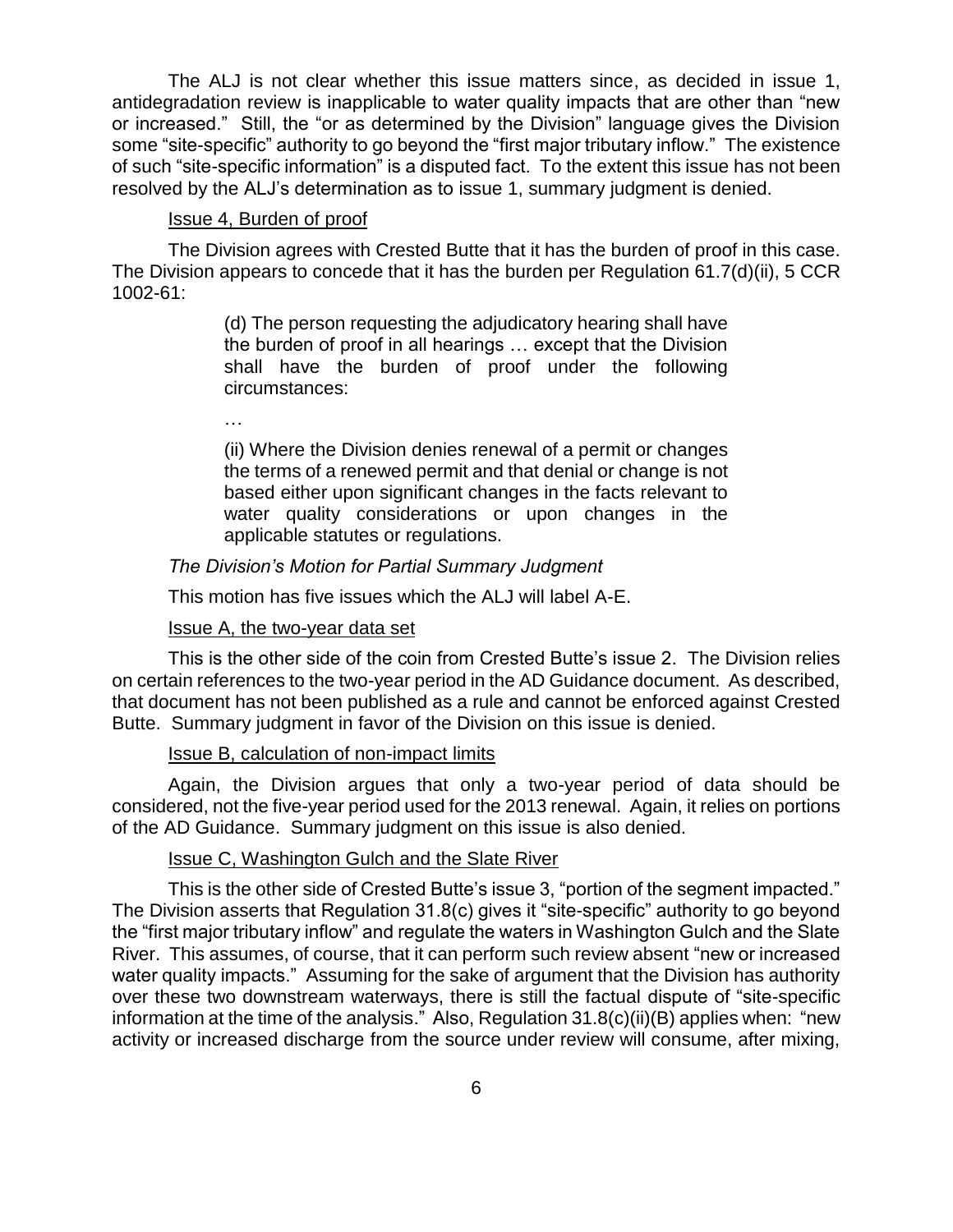less than 15 percent of the baseline available increment." These unresolved factual issues make summary judgment as to this issue improper, and it is denied.

# Issue D, zero low flows in Woods Creek and Washington Gulch

The Division asserts that Crested Butte failed to provide it with data showing that flows in Woods Creek and Washington Gulch were more than zero. Consequently, it imposed a "critical low flow condition," which has the effect of not allowing for the dilution of pollutants. Crested Butte disputes that Woods Creek and Washington Gulch ever had zero flows. It asserts that such dilution should be taken into consideration when setting the limits for pollutants. These are factual disputes, and summary judgment is denied for this issue.

# Issue E, setting baseline water quality at zero for non-detect

This is the other side to Crested Butte's issue 2. The Division seeks summary judgment that its new practice of assuming no pollution at all for "non-detect" is correct. The Division admits that this would make it harder for Crested Butte to meet degradation requirements. Crested Butte argues that the detection limit itself should be the baseline. This is apparently what was done with the 2013 renewal. The ALJ agrees that the presence of pollutants cannot be inferred below a non-detect limit. Nevertheless, this issue is not sufficiently clear for the ALJ to grant summary judgment.

# **DONE AND SIGNED**

November 30, 2021.

M. 4. Wound

MATTHEW E. NORWOOD Administrative Law Judge